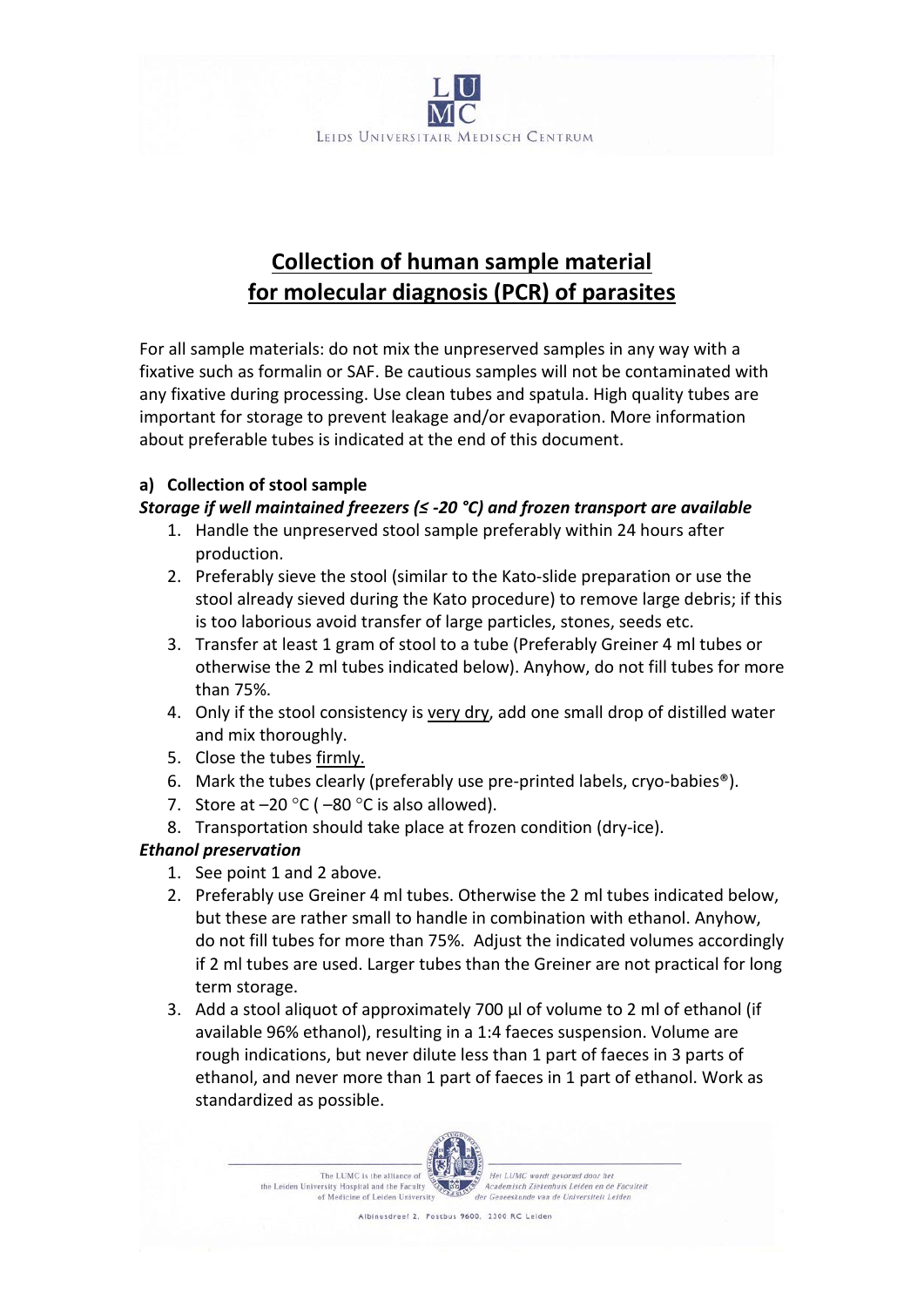LEIDS UNIVERSITAIR MEDISCH CENTRUM

- 4. Make sure the ethanol is well mixed with the stool. This is extremely important.
- 5. Close the tubes firmly. Preferably seal with parafilm to prevent leakage.
- 6. These ethanol preserved samples can be stored and transported at any room temperature, however preferably at 4 °C, for a maximum of 3 months before DNA isolation takes place. Samples can be stored –20 °C for an in definitive period. In that case they should also be transported frozen.

#### **b) Collection of urine sample**

- 1. Mix the total amount of collected urine. Use 10 ml of urine for filtration or sedimentation for microscopy detection of *Schistosoma* eggs.
- 2. Transfer another 10 ml to an appropriate tube. Centrifuge for 5 minutes at 710 x g and discard 9 ml of supernatant. If no centrifuge available, leave the urine for two hours and discard supernatant.
- 3. Transfer 1 ml sediment to a cryotube. Preferably use Sarstedt 72694. Store frozen (≤ -20 °C).
- 4. Alternatively (but this has not yet been validated): mix the 0.75 ml of urine sediment with 0.75 ml of ethanol (if available 96% ethanol) and store at room temperature (or if possible at 4 °C). Preferably use Sarstedt 72694.

#### **c) Collection of miscellaneous samples**

#### *Preservation of blood*

For blood samples (EDTA), store at least 500 µl under frozen conditions without additives. Preferably use Sarstedt 72694 tubes.

#### *Preservation of Baermann and culture sediments*

If Baermann and/or culture are used in a specific project for detection of nematodes, it is important that microscopically positive Baermann and culture sediments are preserved in ethanol for molecular confirmation and additional genetic analysis. (For better microscopic identification of the larvae, ethanol can also be used to stop the movement of the larvae, Iodine should not be used). Mix 1 ml of sediment with 1 ml of ethanol (if available 96% ethanol) and store at room temperature (of if possible at 4 °C). Preferably use Sarstedt 72694 tubes.

#### *Preservation of other materials*

For example vaginal lavages, sperm and tissue biopsies can be tested for parasite DNA. See also collection of stool sample. Preferably store frozen (≤ -20 °C) and use Sarstedt 72694 tubes. If no freezer available, ask advice from our group beforehand. Depending on the type of material ethanol can be added.



The LUMC is the alliance of the Leiden University Hospital and the Faculty of Medicine of Leiden University

Het LUMC wordt gevormd door he Academisch Ziekenhuis Leiden en de Faculteit der Geneeskunde van de Universiteit Leiden

Albinusdreef 2, Postbus 9600, 2300 RC Leider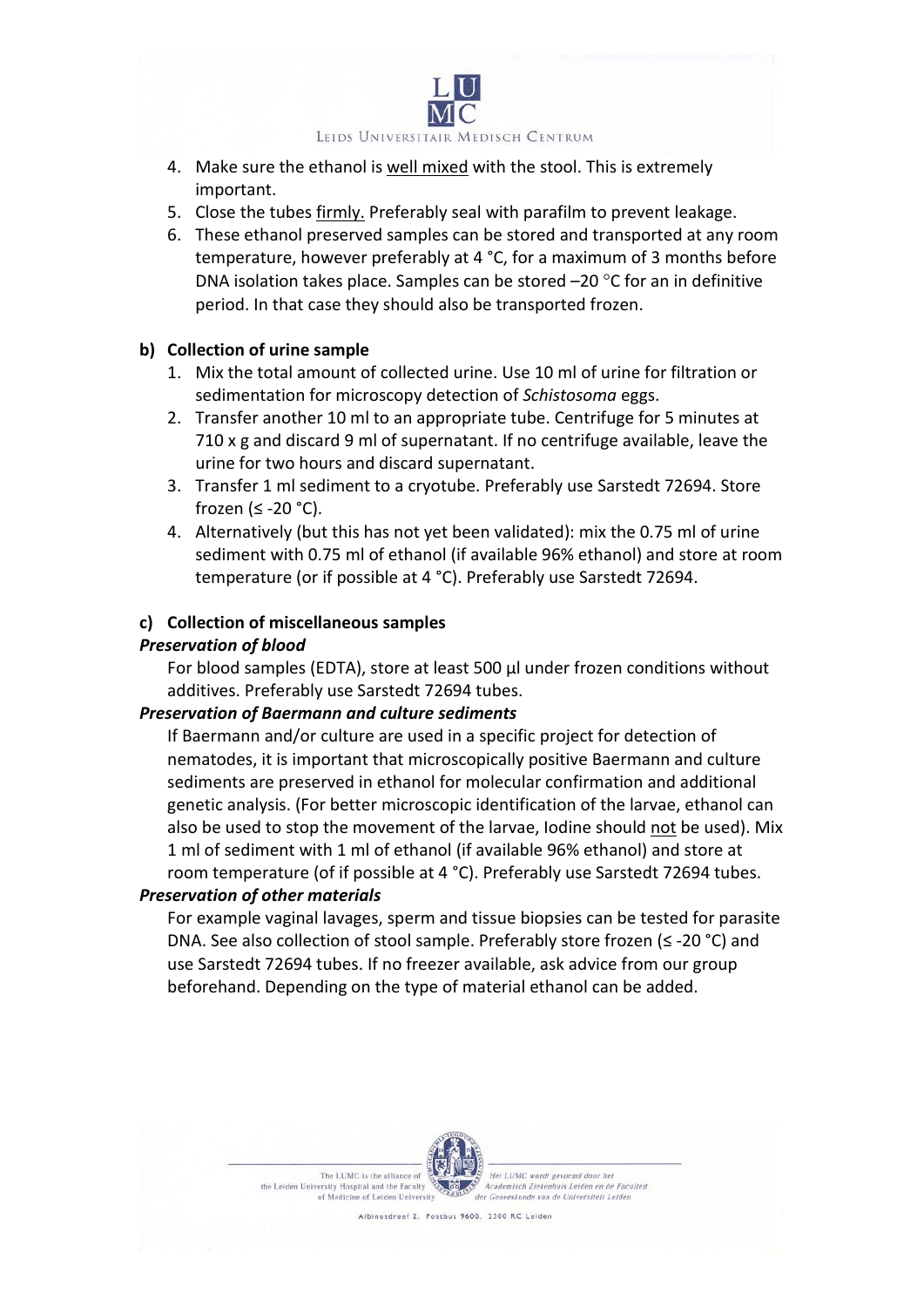

#### **General remarks on sample collection**

- By any mean use tubes with an external thread screw cap and tubes made of soft-plastic. The quality of the cap is crucial, in particular for ethanolpreservation.
- Preservation in ethanol means an additional washing procedure before actual DNA isolation. This is laborious and more expensive. On the other hand PCR results seem to be somewhat more reliable.
- We experienced that frequent thawing and re-freezing has a strong negative effect on the PCR outcome, in particular for *Strongyloides*. Storage temperatures around +2 to -10 °C should be avoided by any means.
- **Storage at room temperature in ethanol under tropical conditions still means** that temperatures > 40 °C should always be avoided (also during transportation!). Storage at 4 °C is always preferable.
- A stool aliquot may also be fixed in SAF fixative for retrospective microscopy. Add an amount of stool of approximately 300 µl to 1 ml of SAF and make sure the SAF is well mixed with the stool. The SAF fixed sample may be stored at room temperature for a long period. Be very careful that no SAF or formalin at all is mixed with a sample predetermined for PCR. Always use clean equipment. Mark all SAF containing samples clearly to avoid confusion with tubes used for PCR analysis.

#### **Additional data for research on stool parasites**

We are always interested in the following information:

- gender and age of the patient
- type of intestinal problems
	- o diarrhoea (Y/N)
	- o duration diarrhoea <1 week / >1 week / > 4 weeks / intermittent
	- $\circ$  severity of diarrhoea <3x per day / 3-7x per day / > 7x per day
- macroscopic examination of stool
	- o hard / formed / soft / watery
	- o bloody (Y/N)
	- o mucoid (Y/N))
- if microscopy done, please indicate procedures used and findings for each samples
	- o parasite species detected
	- o stages (cysts, trophozoytes, eggs, larvae)
	- o intensity of infection (individual egg count per kato-slide or per sample, number of cysts per field or otherwise according to own used procedure)
- recent history of anti-parasitic treatment

The LUMC is the alliance of the Leiden University Hospital and the Faculty of Medicine of Leiden University



Albinusdreef 2, Postbus 9600, 2300 RC Leider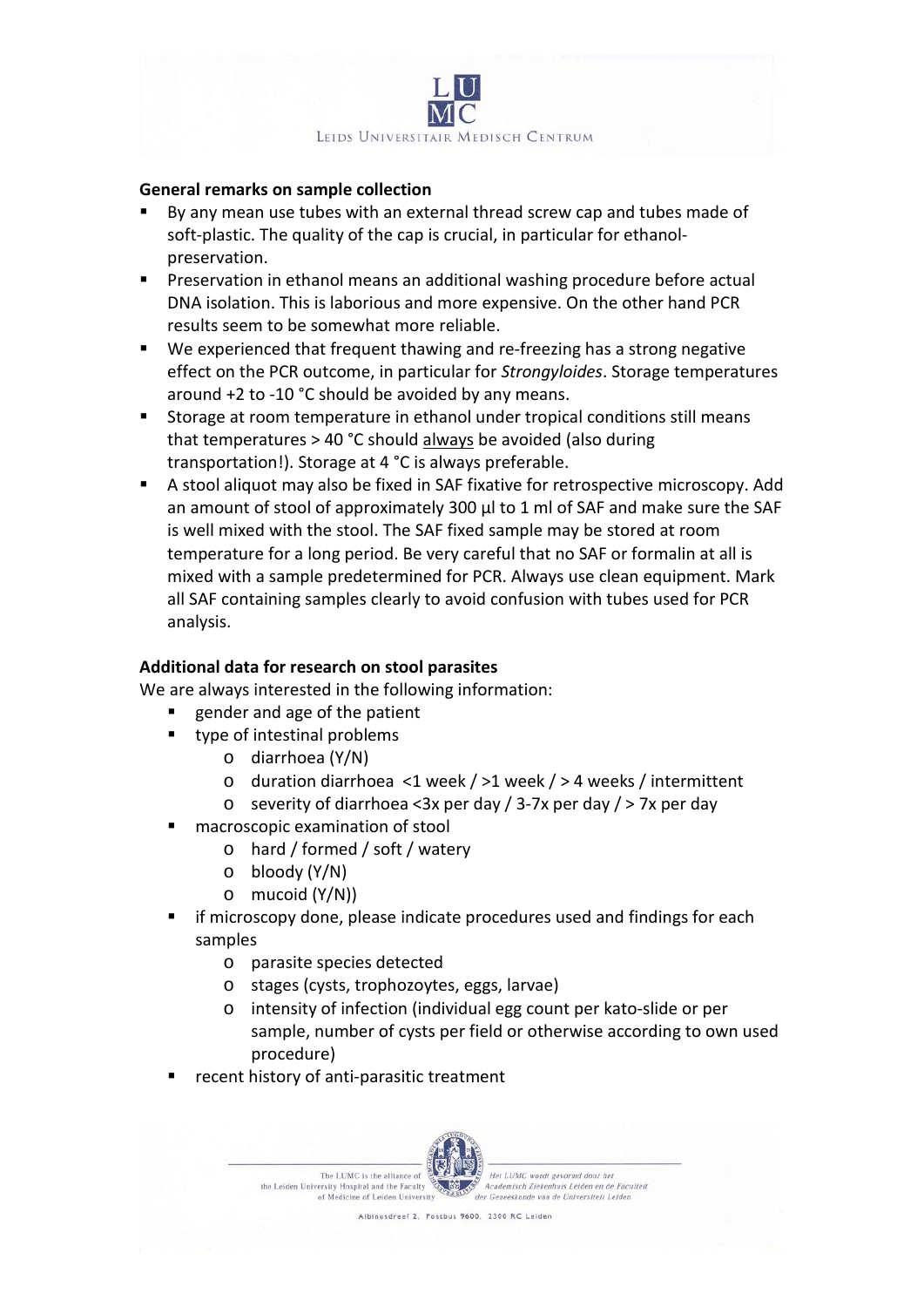

In *Schistosoma* endemic regions, including *S. mansoni*, we are always interested in urine samples for circulating antigen (CCA/CAA) determination. Contact us for details about required volumes and storage conditions.

February 2016; Leiden Clinical Parasitology Group Department of Parasitology; Leiden University Medical Center; The Netherlands

Websites:

<https://www.lumc.nl/org/parasitologie/research/> <https://www.lumc.nl/org/parasitologie/research/clinical-parasitology/> [https://www.lumc.nl/org/parasitologie/research/clinical-parasitology/Diagnostics-](https://www.lumc.nl/org/parasitologie/research/clinical-parasitology/Diagnostics-Research/)[Research/](https://www.lumc.nl/org/parasitologie/research/clinical-parasitology/Diagnostics-Research/) [https://www.lumc.nl/org/parasitologie/research/clinical-parasitology/Diagnostics-](https://www.lumc.nl/org/parasitologie/research/clinical-parasitology/Diagnostics-Research/background/#protocols)[Research/background/#protocols](https://www.lumc.nl/org/parasitologie/research/clinical-parasitology/Diagnostics-Research/background/#protocols)



The LUMC is the alliance of the Leiden University Hospital and the Faculty of Medicine of Leiden University

:<br>|-<br>| Het LUMC wordt gevormd door het<br>| Academisch Ziekenhuis Leiden en de Faculteit der Geneeskunde van de Universiteit Leiden

Albinusdreef 2, Postbus 9600, 2300 RC Leiden